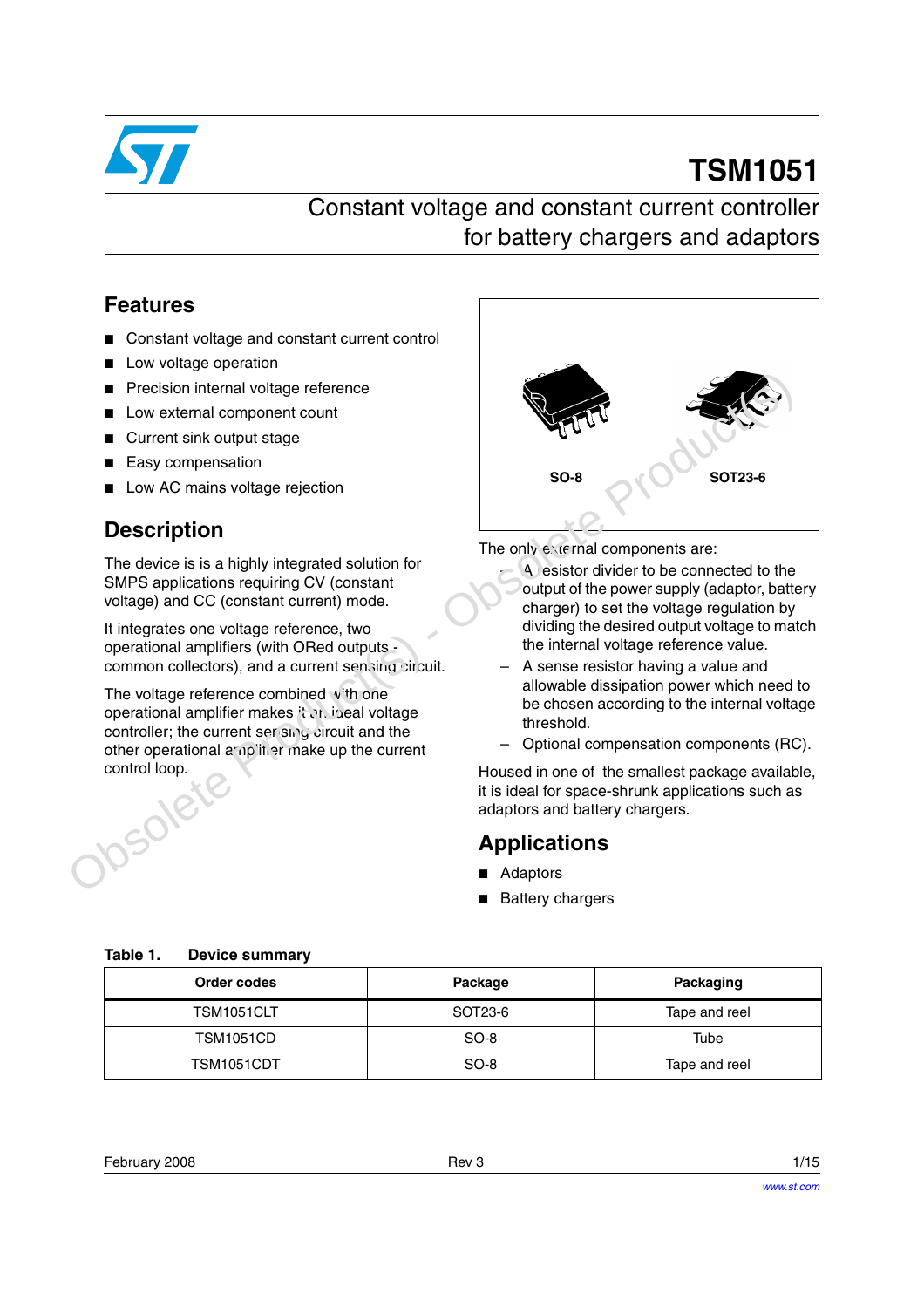# **Contents**

|                 | 1.1                              |
|-----------------|----------------------------------|
|                 | 1.2                              |
|                 | 1.3                              |
|                 | 1.4                              |
|                 | 1.5                              |
| $\mathbf{2}$    | Electrical characteristics<br>.5 |
| 3               | $\sum_{1}$ 6                     |
|                 | 3.1                              |
|                 | 3.2                              |
| 4               |                                  |
| 5               |                                  |
|                 | 5.1                              |
|                 | 5.1.1                            |
|                 | 5.1.2                            |
|                 | 5.2                              |
|                 | 5.3                              |
| $6\phantom{1}6$ |                                  |
|                 |                                  |
|                 |                                  |

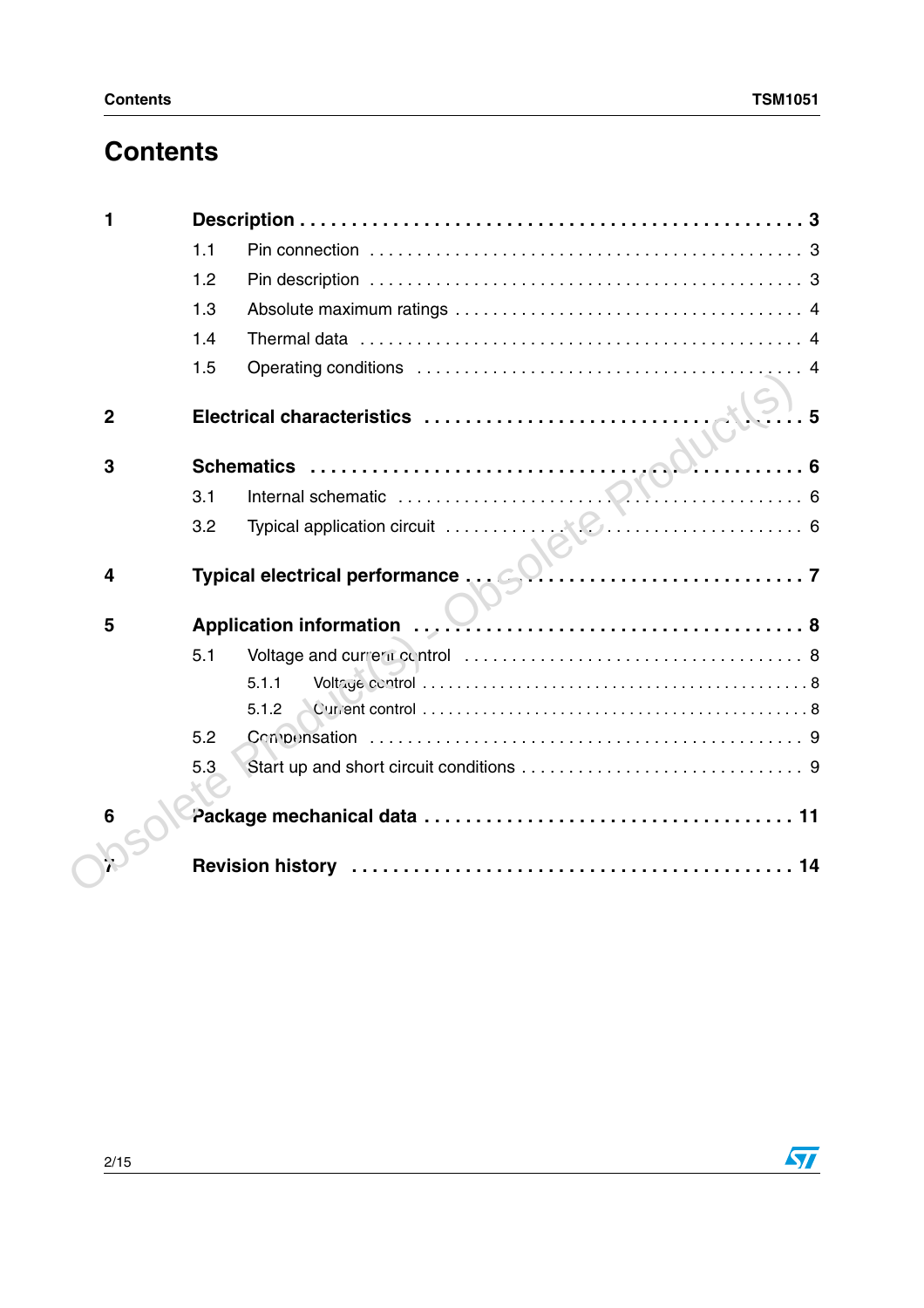# <span id="page-2-0"></span>**1 Description**

### <span id="page-2-1"></span>**1.1 Pin connection**

### **Figure 1. Pin connection (top view)**



# <span id="page-2-2"></span>**1.2 Pin description**

| 1.2 | $\overline{2}$<br>3<br><b>Pin description</b> | Gnd<br>Out         | Vsense<br>Ictrl | 5<br>4                 | Out<br>2<br>Vcc<br>3<br>Vsense<br>'ct i<br>5<br>$N_{\rm cl}$<br>Nc<br>4 |
|-----|-----------------------------------------------|--------------------|-----------------|------------------------|-------------------------------------------------------------------------|
|     | Table 2.                                      | Pin out            |                 |                        |                                                                         |
|     | <b>Name</b>                                   | P(n)<br>$50T2 - 6$ | <b>SO-8</b>     | <b>Type</b>            | <b>Function</b>                                                         |
|     | $V_{c1}$                                      | 1                  | $\mathbf{1}$    | Analog input           | Input pin of the voltage control loop                                   |
|     | <b>Gnd</b>                                    | $\overline{2}$     | 8               | Power supply           | Ground line. 0 V reference for all voltages                             |
|     | Out                                           | 3                  | $\overline{7}$  | Current sink<br>output | Output pin. sinking current only                                        |
|     | $I_{\text{ctrl}}$                             | 4                  | 6               | Analog input           | Input pin of the current control loop                                   |
|     | $V_{\text{sense}}$                            | 5                  | 3               | Analog input           | Input pin of the current control loop                                   |
|     | $V_{\rm CC}$                                  | 6                  | $\overline{c}$  | Power supply           | Positive power supply line                                              |
|     | Nc                                            |                    | 5               |                        | Not internally connected                                                |
|     | <b>Nc</b>                                     |                    | 4               |                        | Not internally connected.                                               |

#### **Table 2. Pin out**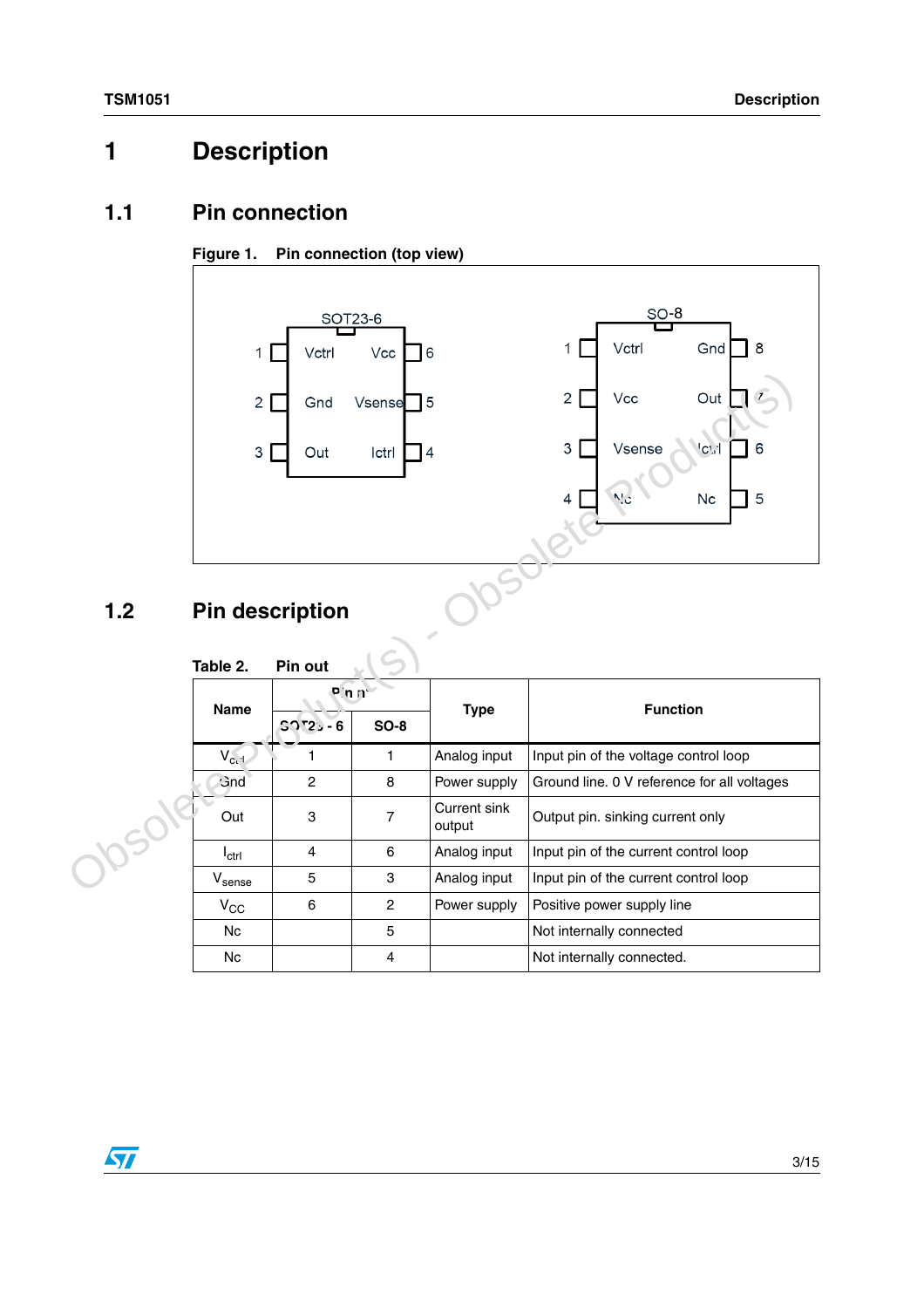### <span id="page-3-0"></span>**1.3 Absolute maximum ratings**

**Table 3. Absolute maximum ratings**

| Symbol       | <b>Parameter</b>             | <b>Value</b>    | Unit |
|--------------|------------------------------|-----------------|------|
| $V_{\rm CC}$ | DC supply voltage            | 14              |      |
| v,           | Input voltage                | $-0.3$ to $Vcc$ |      |
|              | Maximum junction temperature | 150             | °C   |

### <span id="page-3-1"></span>**1.4 Thermal data**

|                 | Symbol<br>$R_{thJA}$        | <b>Parameter</b><br>Thermal resistance junction ambient | SOT23 - 6<br>250 | $S( )-8$<br>130 | $\degree$ C/W |
|-----------------|-----------------------------|---------------------------------------------------------|------------------|-----------------|---------------|
| 1.5<br>Table 5. | <b>Operating conditions</b> | Recommended operating conditions                        |                  |                 |               |
|                 | Symbol                      | Parameter                                               |                  | Value           | Unit          |
|                 | $V_{CC}$                    | DC supply condition.                                    |                  | 2.5 to 12       |               |
|                 | $T_A$                       | Ambient temperature range                               |                  | 0 to 85         |               |
| Josolete F      |                             |                                                         |                  |                 |               |

# <span id="page-3-2"></span>**1.5 Operating conditions**

#### **Table 5.** Recommended operating conditions

| Symbol       | <b>Parameter</b>          | Value     | Unit   |
|--------------|---------------------------|-----------|--------|
| $\rm v_{cc}$ | DC supply conditions      | 2.5 to 12 |        |
| ١д           | Ambient temperature range | 0 to 85   | $\sim$ |

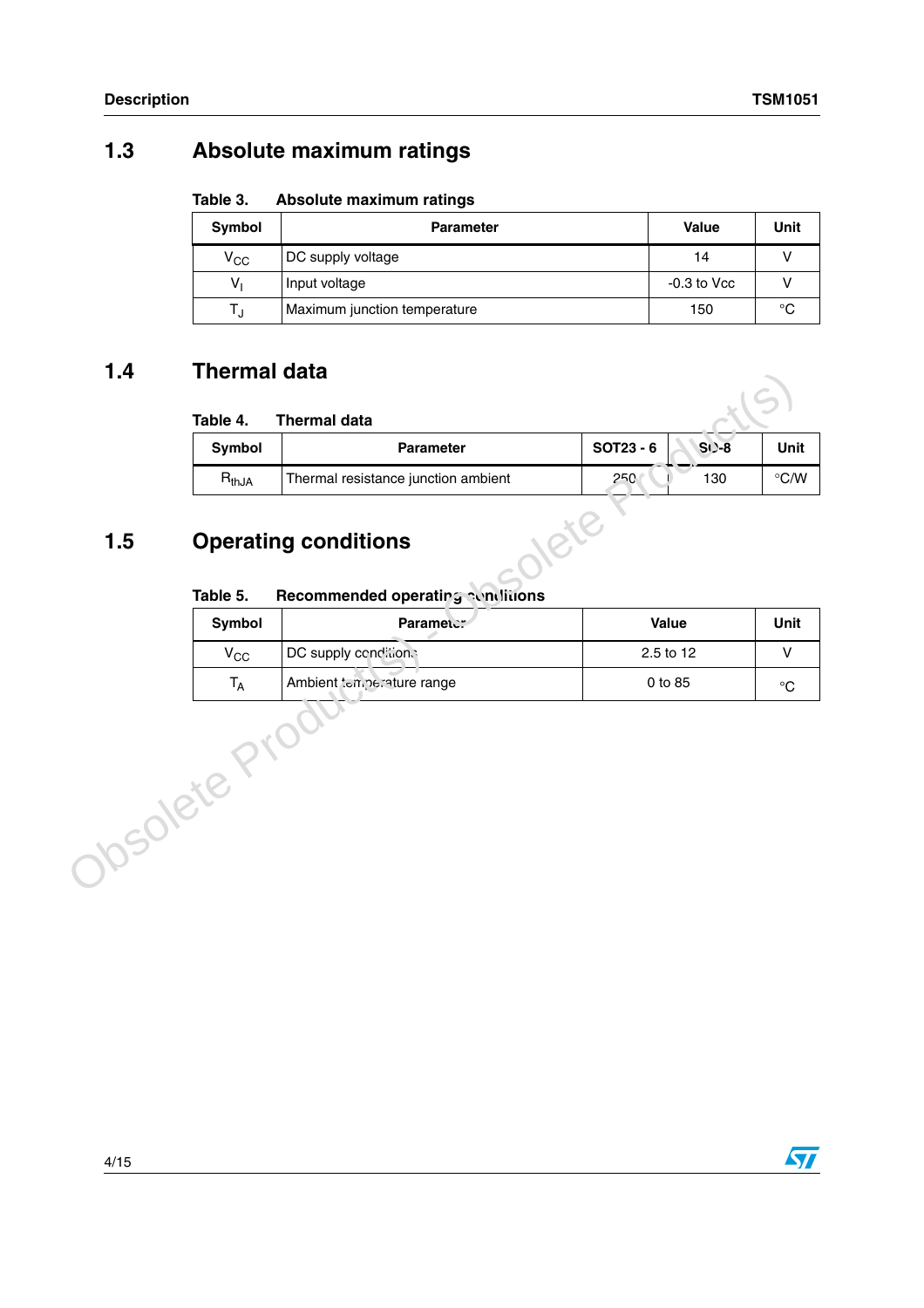# <span id="page-4-0"></span>**2 Electrical characteristics**

 $T_A = 25$  °C and  $V_{CC} = +5$  V (unless otherwise specified)

| <b>Electrical characteristics</b><br>Table 6. |  |
|-----------------------------------------------|--|
|-----------------------------------------------|--|

| Symbol               |                                         | <b>Parameter</b>                                                   | <b>Test condition</b>                      | Min   | <b>Typ</b>     | <b>Max</b>     | Unit   |  |
|----------------------|-----------------------------------------|--------------------------------------------------------------------|--------------------------------------------|-------|----------------|----------------|--------|--|
|                      | <b>Total current consumption</b>        |                                                                    |                                            |       |                |                |        |  |
|                      |                                         | Total supply current - not taking the                              |                                            |       | 1.1            | $\overline{2}$ | mA     |  |
| $I_{\rm CC}$         |                                         | output sinking current into account                                | $0 < T_A < 85$ °C                          |       | 1.2            |                |        |  |
|                      |                                         | <b>Voltage control loop</b>                                        |                                            |       |                |                |        |  |
| Gmv                  |                                         | Transconduction gain (Vctrl). sink                                 |                                            | 1     | 3.5            |                | mA/mV  |  |
|                      |                                         | current only (1)                                                   | $0 < T_A < 85 °C$                          |       | 2.5            |                |        |  |
| $V_{ref}$            |                                         | Voltage control loop reference (2)                                 |                                            | 1,193 | 1.21           | 1.222          | $\vee$ |  |
|                      |                                         |                                                                    | $0 < T_A < 85$ °C                          | 1.186 |                | 1.234          |        |  |
| liby                 |                                         | Input bias current (Vctrl)                                         |                                            |       | 50             |                | nA     |  |
|                      |                                         |                                                                    | $0 - 1$ , $-85$ °C                         |       | 100            |                |        |  |
|                      |                                         | <b>Current control loop</b>                                        |                                            |       |                |                |        |  |
| Gmi                  |                                         | Transconduction Gain (Ictrl). S.nk.<br>Current Only <sup>(3)</sup> |                                            | 1.5   | $\overline{7}$ |                | mA/mV  |  |
|                      |                                         |                                                                    | $I_{O} = 2.5$ mA                           | 196   | 200            | 204            |        |  |
| <b>V</b> SENSE       |                                         | Current control Icop reference (4)                                 | $0 < T_A < 85 °C$<br>$I_{\Omega} = 2.5$ mA | 192   |                | 208            | mV     |  |
|                      |                                         |                                                                    |                                            |       | 25             |                |        |  |
| libi                 |                                         | Current out of pin ICTRL at -200 mV                                | $0 < T_A < 85 °C$                          |       | 50             |                | μA     |  |
| <b>Over ut stage</b> |                                         |                                                                    |                                            |       |                |                |        |  |
| $V_{OL}$             |                                         | Low output voltage at 10 mA sinking<br>current                     |                                            |       | 200            |                | mV     |  |
|                      | Output short circuit current. output to |                                                                    |                                            |       | 27             | 50             |        |  |
| $I_{OS}$             |                                         | vcc. sink current only                                             | $0 < T_A < 85 °C$                          |       | 35             |                | mA     |  |
|                      |                                         |                                                                    |                                            |       |                |                |        |  |

1. If the voltage on V<sub>CTRL</sub> (the negative input of the amplifier) is higher than the positive amplifier input(V<sub>ref</sub> = 1.210 V), and it is increased by 1mV, the sinking current at the output OUT will be increased by 3.5

2. The internal Voltage Reference is set at 1.210 V (bandgap reference). The voltage control loop precision takes into account the cumulative effects of the internal voltage reference deviation as well as the input<br>offset voltage of the trans-conductance operational amplifier. The internal Voltage Reference is fixed by<br>bandgap,

3. When the positive input at  $I_{\text{CTRL}}$  is lower than -200 mV, and the voltage is decreased by 1mV, the sinking current at the output OUT will be increased by 7 mA.

4. The internal current sense threshold is set to -200 mV. The current control loop precision takes into account the cumulative effects of the internal voltage reference deviation as well as the input offset voltage of the trans-conduction operational amplifier.

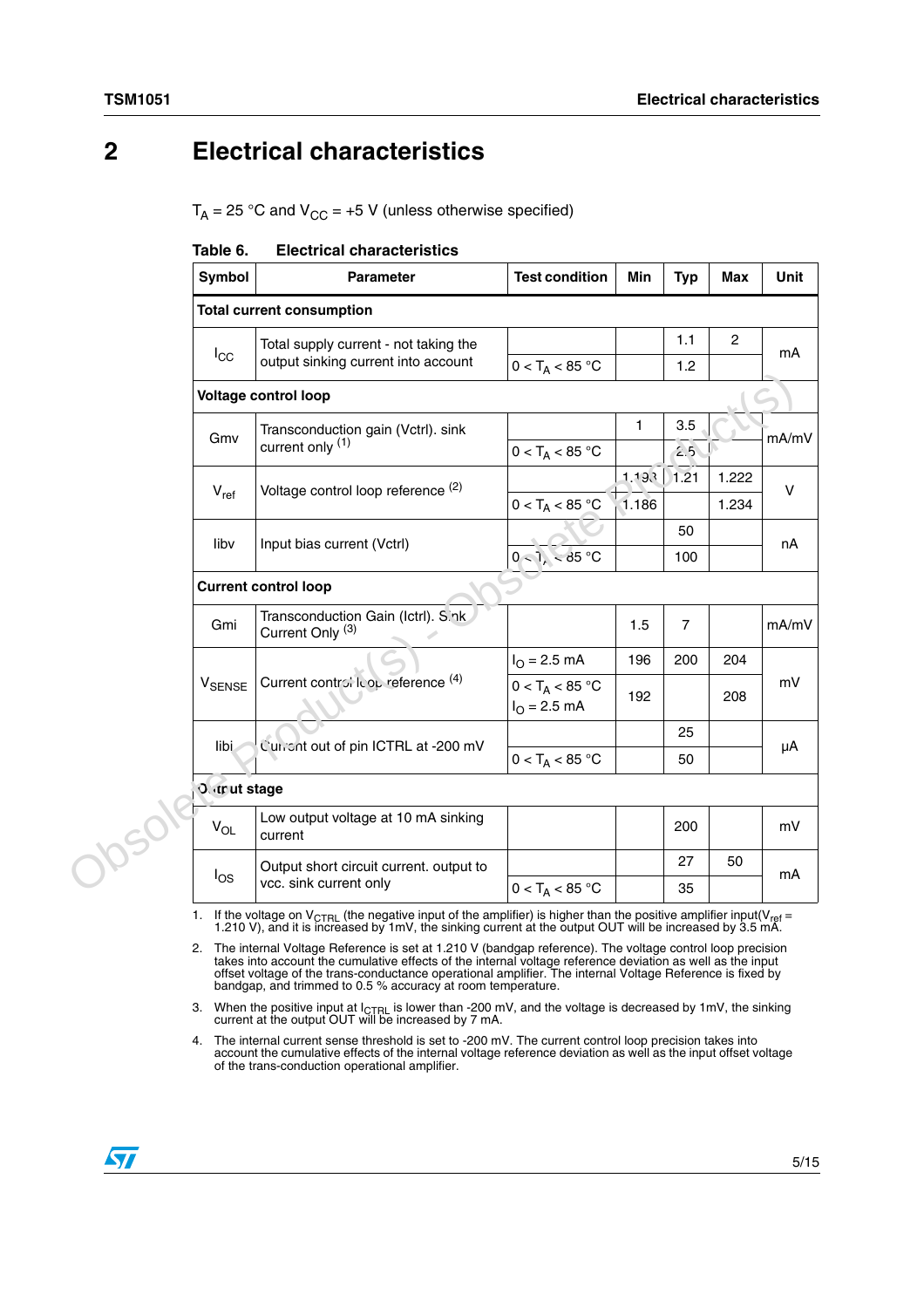# <span id="page-5-0"></span>**3 Schematics**

### <span id="page-5-1"></span>**3.1 Internal schematic**

#### **Figure 2. Block diagram**



# <span id="page-5-2"></span>**3.2 Typical application circuit**

#### <span id="page-5-3"></span>Figure 3. Typical adaptor or battery charger application using the device



In the above application schematic, the device is used on the secondary side of a flyback adaptor (or battery charger) to provide an accurate control of voltage and current. The above feedback loop is made with an optocoupler.

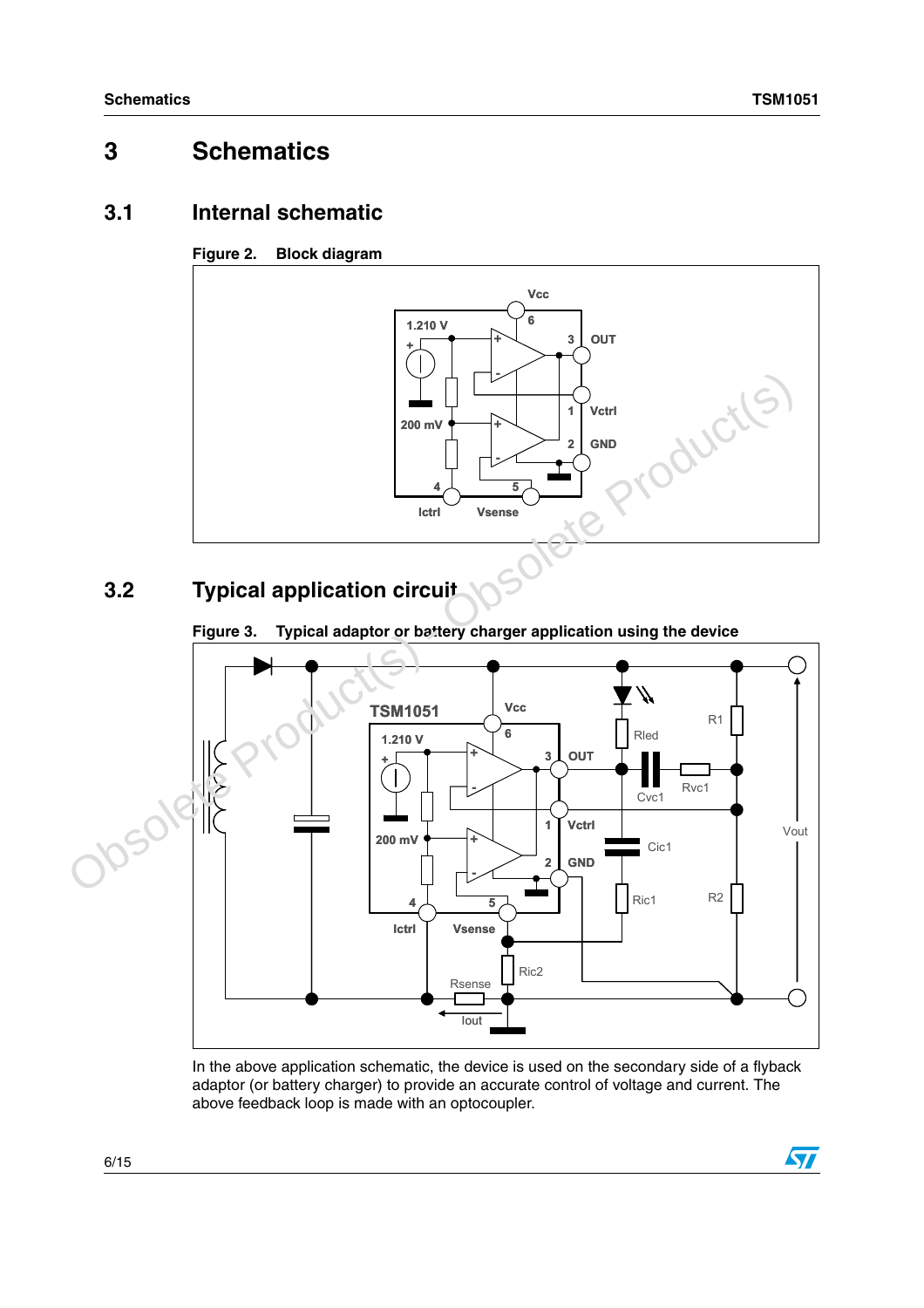# <span id="page-6-0"></span>**4 Typical electrical performance**



**Figure 6. Vsense pin input bias current vs ambient temperature**





**Figure 8. Output short circuit current vs ambient temperature**

**Supply current vs ambient temperature**



 $\sqrt{2}$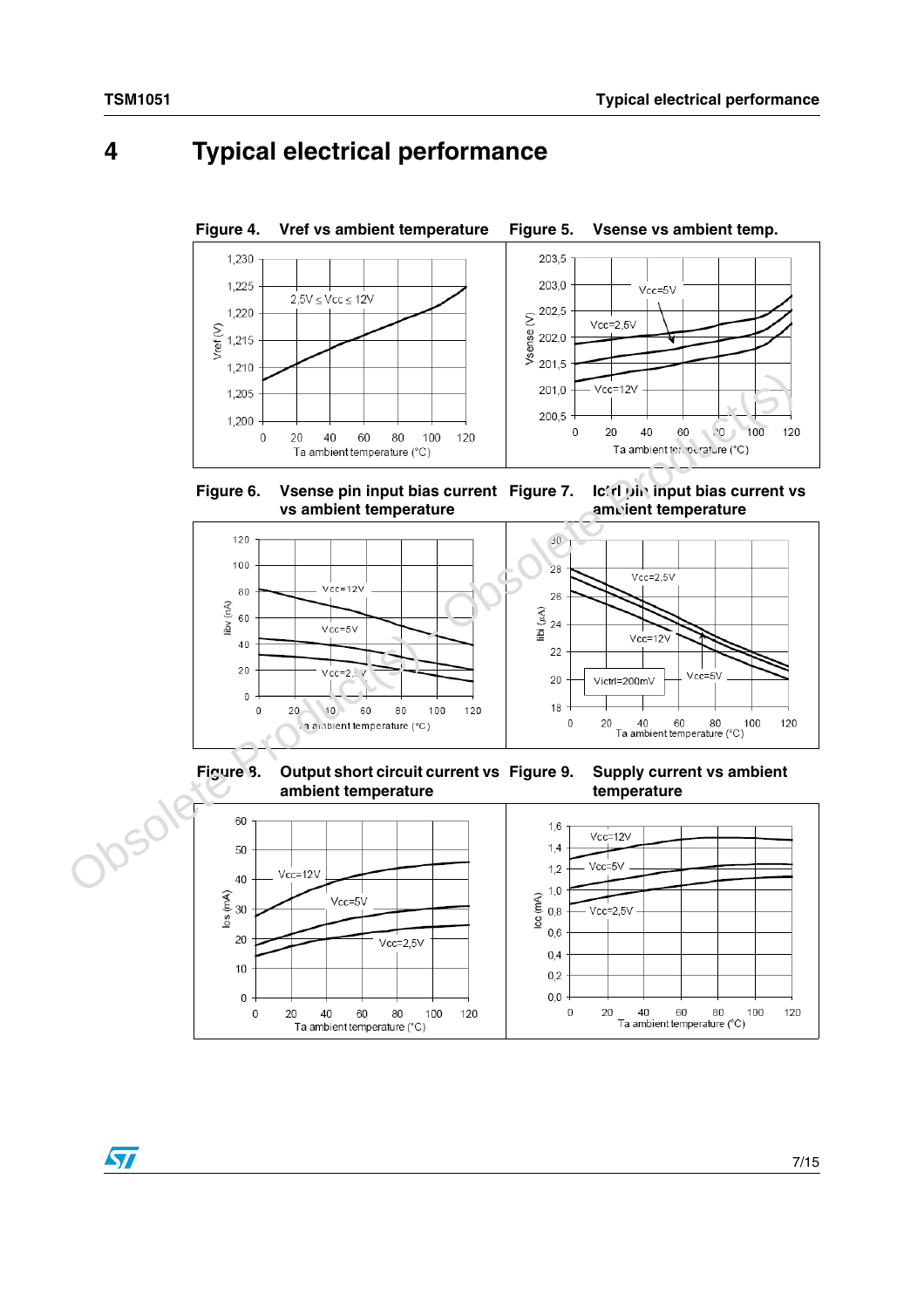### <span id="page-7-0"></span>**5 Application information**

### <span id="page-7-1"></span>**5.1 Voltage and current control**

#### <span id="page-7-2"></span>**5.1.1 Voltage control**

The voltage loop is controlled via a first transconductance operational amplifier, the voltage divider  $R_1$ ,  $R_2$ , and the optocoupler which is directly connected to the output. Its possible to choose the values of R1 and R2 resistors using Equation 1.

$$
R_1 = R_2 \cdot \frac{(V_{OUT} - V_{REF})}{V_{REF}} \qquad Eq:1
$$

where Vout is the desired output voltage.

To avoid the discharge of the load, the voltage divider  $R_1$ ,  $R_2$  should be highly resistive. For this type of application, it is suggested a total value of 100 kΩ (or more) for resistors R1 and R2

As an example, with  $R_2 = 33$  kΩ,  $V_{OUT} = 5$  V,  $V_{REF} = 1.210$  V, then  $R_1 = 103.4$  kΩ

Please note that if a low drop diode is inserted between the load and the voltage divider of the voltage control loop in order to avoid current flowing from the load through the voltage divider, the diode voltage drop should be taken into account in the computation of Equation 1 replacing  $V_{\text{out}}$  with  $V_{\text{out}} + V_{\text{drop}}$ . where Yout is the desired output voltage.<br>
To avoid the discharge of the load, the voltage divider R<sub>1</sub>, R<sub>2</sub> should be high't resistive.<br>
this type of application, it is suggested a total value of 100 kG (or more), an ex

#### <span id="page-7-3"></span>**5.1.2 Current control**

The current loop is controlled via the second trans-conductance operational amplifier, the sense resistor Rsense, and the optocoupler.

The control equation verifies:

| Rschsen, Ilim = Vsense  | Eq:2  |
|-------------------------|-------|
| hserise = Vsense / Ilim | Eq:2a |

where Ilim is the desired limited current, and Vsense is the threshold voltage for the current  $\text{c}_2$  to loop. As an example, with Ilim = 1 A, Vsense = -200 mV, then Rsense = 200 m $\Omega$ .

Note that the Rsense resistor should be chosen taking into account the maximum dissipation (Plim) through it during full load operation.

Plim = Vsense x Ilim. Eq:3

As an example, with  $Ilim = 1$  A, and Vsense = 200 mV,  $Plim = 200$  mW.

Therefore, for most adaptor and battery charger applications, a quarter-watt, or half-watt resistor to make the current sensing function is sufficient. Vsense threshold is achieved internally by a voltage divider tied to the Vref voltage reference. Its middle point is tied to the positive input of the current control operational amplifier, and its foot is to be connected to lower potential point of the sense resistor as shown in *[Figure 3.](#page-5-3)* The resistors of this voltage divider are matched to provide the best precision possible. The current sinking outputs of the two trans-conductance operational amplifiers are common (to the output of the IC). This makes an ORing function which ensures that whenever the current or the voltage reaches too high values, the optocoupler is activated. The relation between the controlled current and the controlled output voltage can be described with a square characteristic as shown in the following V/I output-power graph. (with power supply of the device indipendent from the output voltage)

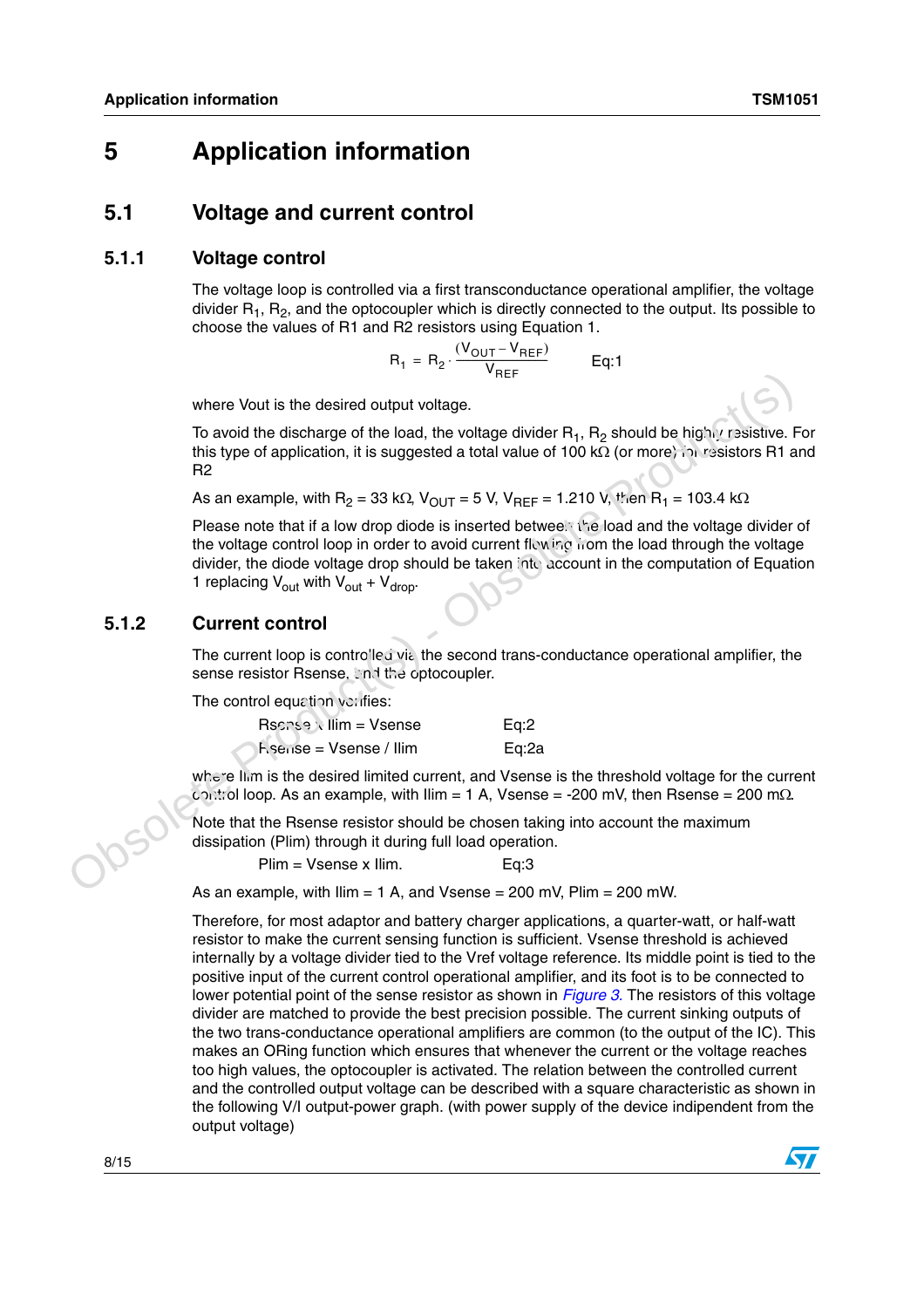

**Figure 10. Output voltage versus output current**

### <span id="page-8-0"></span>**5.2 Compensation**

The voltage-control trans-conductance operational amplifier can be fully compensated. Both of its output and negative input are directly accessible for external compensation components.

An example of a suitable compensation network is shown in *Figure 3.* It consists of a capacitor Cvc1 = 2.2 nF and a resistor  $\Gamma$ cv1 = 470 kΩ in series.

The current-control trans-conductance *cperational amplifier can be fully compensated*. Both its output and negative input are directly accessible for external compensation components.

An example of a suitable compensation network is shown in *Figure 3.* It consists of a capacitor Cic1 = 2.2 nF and a resistor Ric1 = 22 k $\Omega$  in series. In order to reduce the dissipation of the gav ce (especially with V<sub>CC</sub> voltage values close to 12 V) and to increase the stability  $c^2$ ,  $\alpha$  application it is suggested to limit the current flowing in the OUT pin of the device  $a\sqrt{a}$  ing a resistor in series with the opto-coupler. **Compensation**<br>
The voltage-control trans-conductance operation anguli witage) **Solution**<br>
The voltage-control trans-conductance operational amplifics can be fully compensated. Both the voltage control trans-conductance o

An example of a suitable R<sub>LED</sub> value could be 330  $\Omega$  in series with the opto-coupler in case  $V_{C_1} = 12$  V.

### <span id="page-8-1"></span>**Start up and short circuit conditions**

Under start-up or short-circuit conditions the device is not provided with a high enough supply voltage. This is due to the fact that the chip has its power supply line in common with the power supply line of the system.

Therefore, the current limitation can only be ensured by the primary PWM module, which should be chosen accordingly.

If the primary current limitation is considered not to be precise enough for the application, then a sufficient supply for the device has to be ensured under any condition. It would then be necessary to add some circuitry to supply the chip with a separate power line. This can be achieved in numerous ways, including an additional winding on the transformer.

The following schematic shows how to realize a low-cost power supply for the device (with no additional windings).

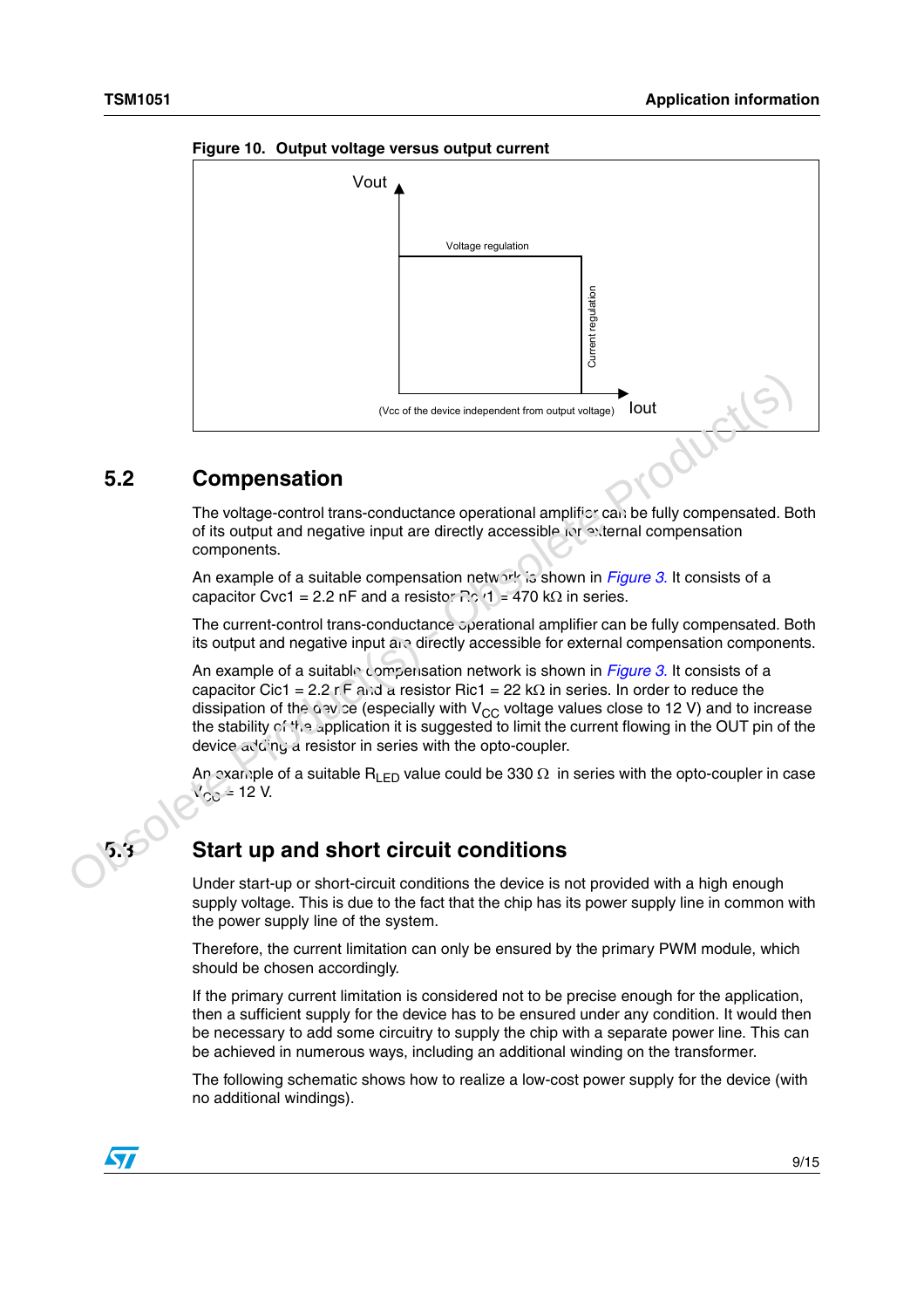This solution allow a costant current regulation till output goes to 0 V.

Attention has to be payed to  $V_{CC}$  of the device that cannot be higher than Absolute Maximum Rating.



Figure 11. Application circuit able to supply the device even with  $V_{OUT} = 0$ 

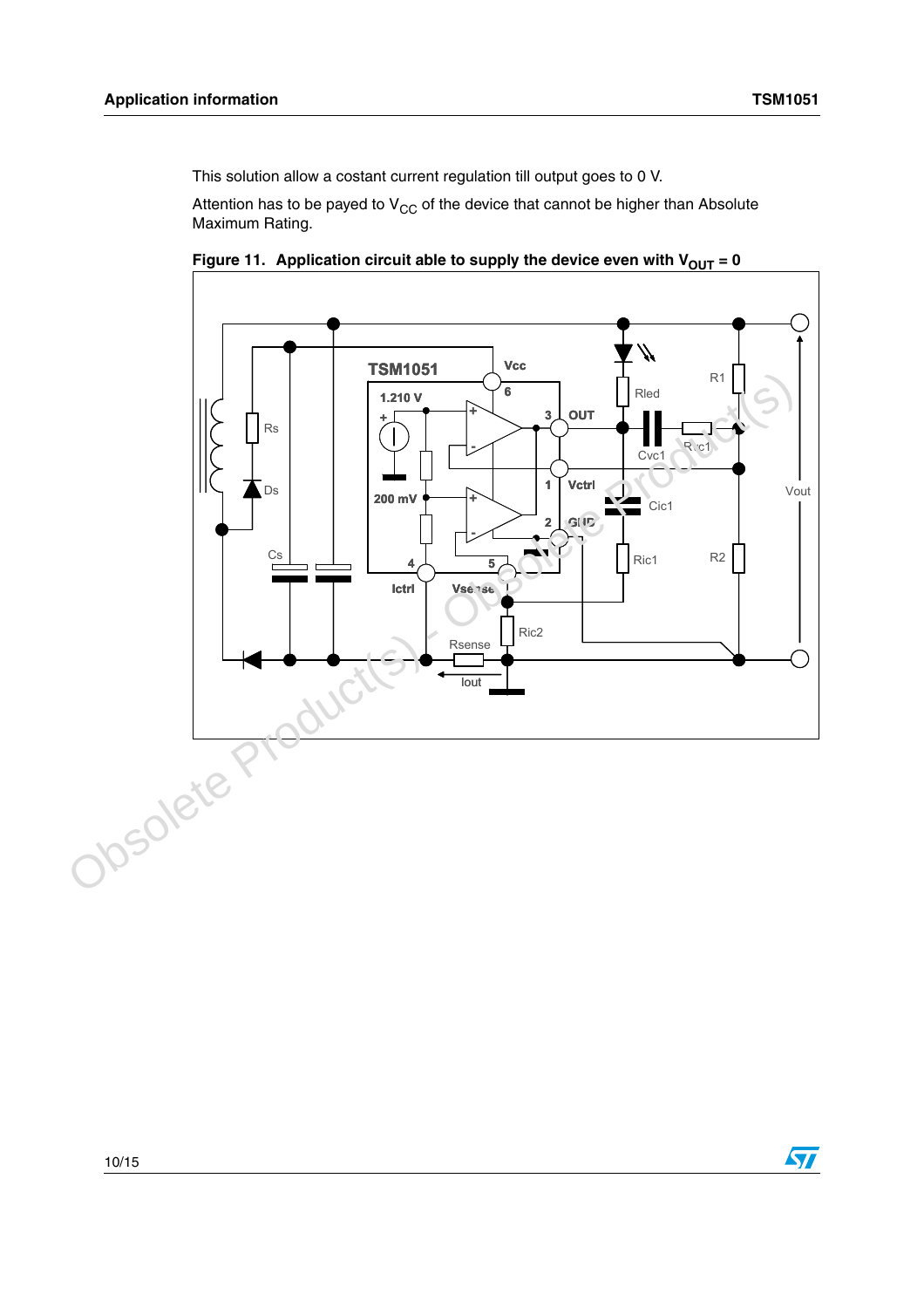# <span id="page-10-0"></span>**6 Package mechanical data**

In order to meet environmental requirements, ST offers these devices in  $ECOPACK^{\circledcirc}$ packages. These packages have a Lead-free second level interconnect. The category of second Level Interconnect is marked on the package and on the inner box label, in compliance with JEDEC Standard JESD97. The maximum ratings related to soldering conditions are also marked on the inner box label. ECOPACK is an ST trademark. ECOPACK specifications are available at: www.st.com.

Obsolete Product(s) - Obsolete Product(s)

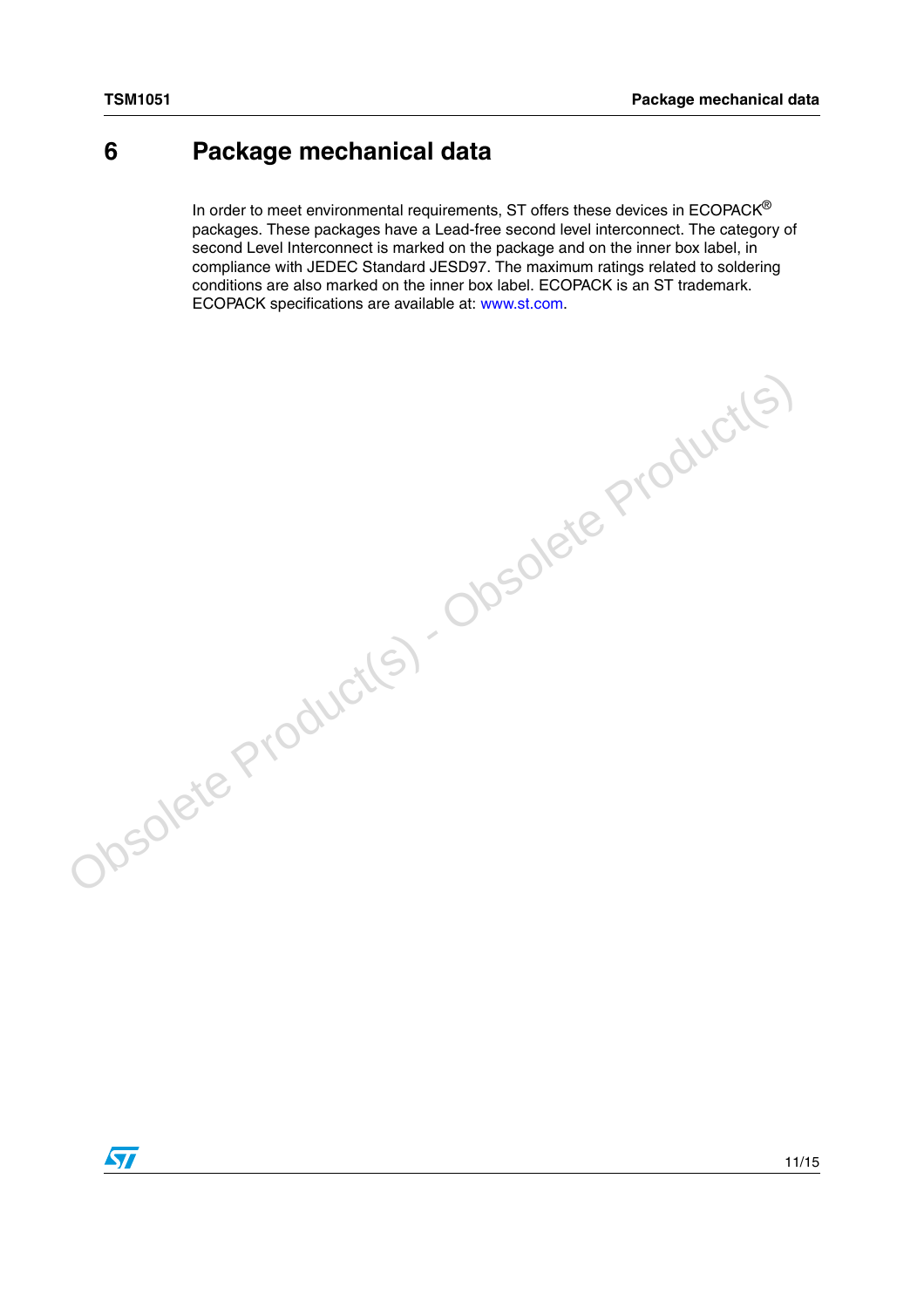| Dim.                          | mm.  |            |              | inch  |             |              |  |
|-------------------------------|------|------------|--------------|-------|-------------|--------------|--|
|                               | Min  | <b>Typ</b> | Max          | Min   | <b>Typ</b>  | Max          |  |
| A                             |      | 0.9        | 1.45         |       | 0.035       | 0.057        |  |
| A1                            |      | 0          | 0.1          |       | 0           | 0.0039       |  |
| A2                            |      | 0.9        | 1.3          |       | 0.035       | 0.0512       |  |
| b                             |      | 0.35       | 0.5          |       | 0.014       | 0.02         |  |
| c                             |      | 0.09       | 0.2          |       | 0.004       | 0.008        |  |
| D                             |      | 2.8        | 3.05         |       | 0.11        | 0.120        |  |
| E                             |      | 1.5        | 1.75         |       | 0.059       | 0.0689       |  |
| e                             | 0.95 |            |              | 0.037 |             |              |  |
| Н                             |      | 2.6        | 3            |       | 0.132       | 0.118        |  |
| L                             |      | 0.1        | 0.6          |       | 0.004       | 0.024        |  |
| θ                             |      | 0          | $10^{\circ}$ |       | $\mathbf 0$ | $10^{\circ}$ |  |
| Dimensions per JEDEC MO178AB  |      |            |              |       |             |              |  |
| Figure 12. Package dimensions |      |            |              |       |             |              |  |

**Table 7. SOT23-6 mechanical data**

*Note: Dimensions per JEDEC MO178AB*

#### **Figure 12. Package dimensions**



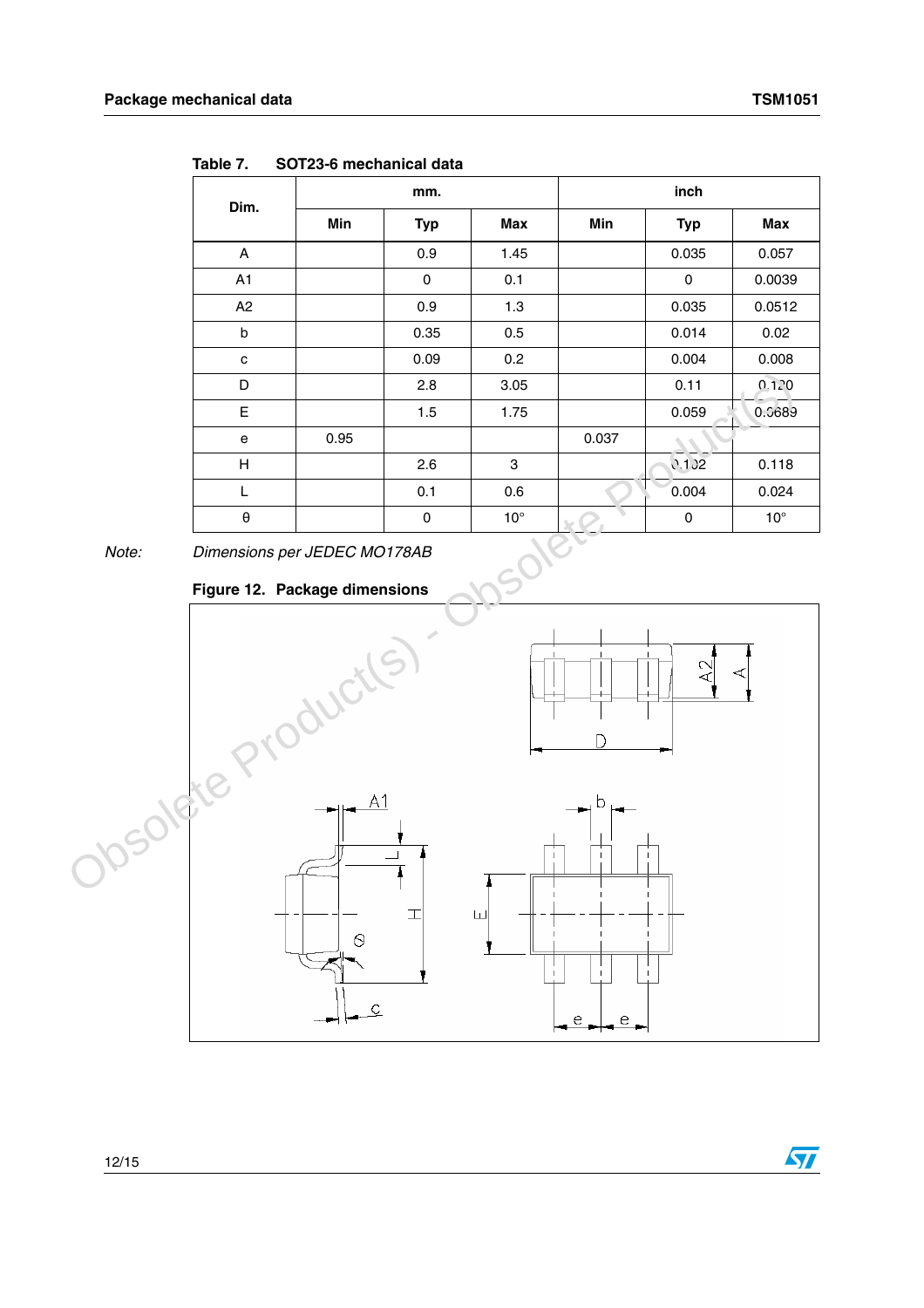| Dim.        |      | mm.        |                         | inch              |            |            |  |
|-------------|------|------------|-------------------------|-------------------|------------|------------|--|
|             | Min  | <b>Typ</b> | Max                     | Min               | <b>Typ</b> | <b>Max</b> |  |
| A           | 1.35 |            | 1.75                    | 0.053             |            | 0.069      |  |
| A1          | 0.1  |            | 0.25                    | 0.004             |            | 0.010      |  |
| A2          | 1.1  |            | 1.65                    | 0.043             |            | 0.065      |  |
| $\sf B$     | 0.33 |            | 0.51                    | 0.013             |            | 0.020      |  |
| $\mathbf C$ | 0.19 |            | 0.25                    | 0.007             |            | 0.010      |  |
| D           | 4.8  |            | 5                       | 0.189             |            | 0.157      |  |
| E           | 3.8  |            | $\overline{\mathbf{4}}$ | 0.150             |            | 0.157      |  |
| e           |      | 1.27       |                         | 0.000             | 0.050      | 0.000      |  |
| H           | 5.8  |            | 6.2                     | 0.228             |            | 0.244      |  |
| h           | 0.25 |            | 0.5                     | 0.01(             |            | 0.020      |  |
| L           | 0.4  |            | 1.27                    | 6.016             |            | 0.050      |  |
| k           |      |            |                         | $8^c$ (r $12x$ .) |            |            |  |
| ddd         |      |            | $0 - 1$                 |                   |            | 0.004      |  |

**Table 8. SO-8 mechanical data**





 $\sqrt{2}$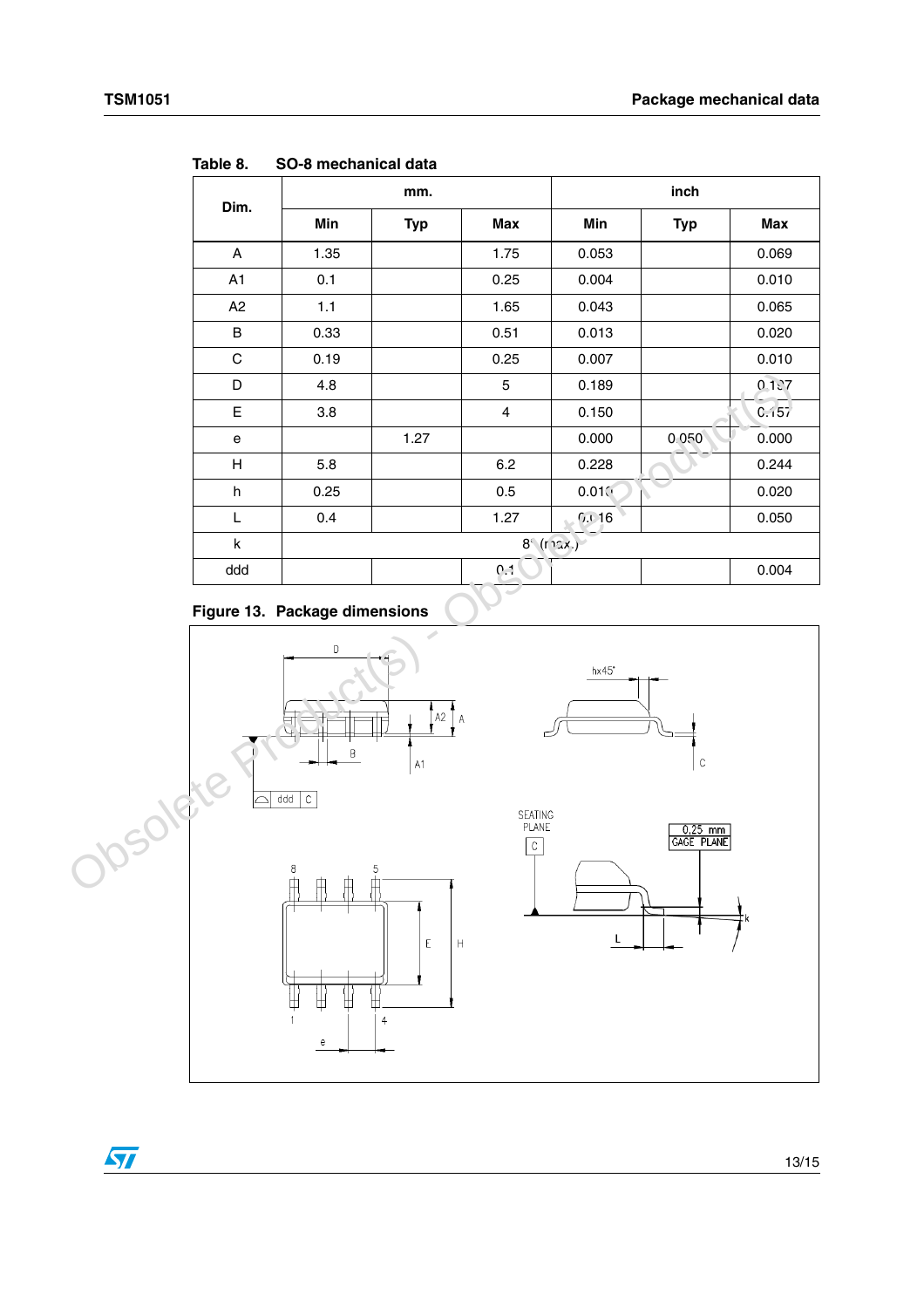$\sqrt{2}$ 

# <span id="page-13-0"></span>**7 Revision history**

#### Table 9. **Document revision history**

Obsolete Product(s) - Obsolete Product(s)

| Date        | <b>Revision</b> | <b>Changes</b>                                         |
|-------------|-----------------|--------------------------------------------------------|
| 8-Jan-2002  |                 | Initial release.                                       |
| 18-Apr-2006 |                 | New Template, few updates                              |
| 12-Feb-2008 | 3               | Updated: Section 6: Package mechanical data on page 11 |